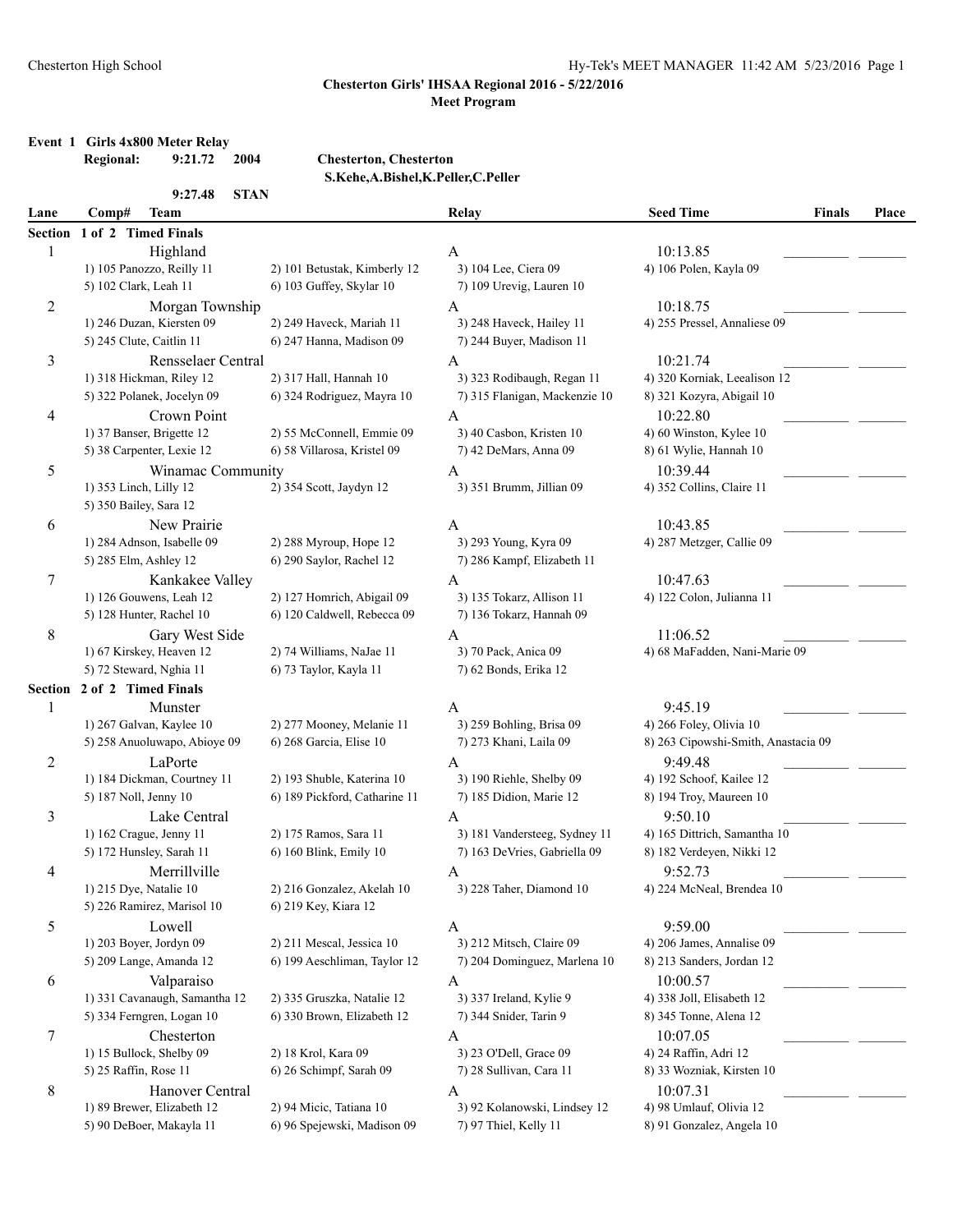### **Event 2 Girls 100 Meter Dash**

**8 Advance: Top 2 Each Heat plus Next 2 Best Times**

| Regional: | 11.76 2015 |  | <b>Antonise Christian, Gary West Side</b> |
|-----------|------------|--|-------------------------------------------|
|-----------|------------|--|-------------------------------------------|

|                |                               | <b>STAN</b><br>12.39 |    |                     |                  |             |                    |       |
|----------------|-------------------------------|----------------------|----|---------------------|------------------|-------------|--------------------|-------|
| Lane           | Comp#                         | Name                 |    | Year School         | <b>Seed Time</b> |             | <b>Prelim Time</b> | Place |
|                | Heat 1 of 3 Prelims           |                      |    |                     |                  |             |                    |       |
| $\overline{c}$ | 235                           | Martin, Ellisha      |    | 12 Michigan City    | 13.14            |             |                    |       |
| 3              | 56                            | Meeks, Jonee         | 11 | Crown Point         | 12.84            |             |                    |       |
| 4              | 63                            | Christian, Antonise  |    | 11 Gary West Side   | 12.27            | <b>STAN</b> |                    |       |
| 5              | 29                            | Tumbas, Emma         | 11 | Chesterton          | 12.83            |             |                    |       |
| 6              | 4                             | Davis, Emijah        |    | 10 Bowman Academy   | 13.13            |             |                    |       |
| $\overline{7}$ | 36                            | Rouster, Whitney     |    | 12 Covenant Chr     | 13.87            |             |                    |       |
|                | <b>Prelims</b><br>Heat 2 of 3 |                      |    |                     |                  |             |                    |       |
| $\overline{c}$ | 170                           | Hubbard, Zhane       |    | 10 Lake Central     | 13.14            |             |                    |       |
| 3              | 313                           | Vargas, Cheyenne     |    | 10 Portage          | 12.97            |             |                    |       |
| 4              | 75                            | Cooper, Shana        |    | 12 Noll             | 12.31            | <b>STAN</b> |                    |       |
| 5              | 166                           | Earving, Alaysha     |    | 10 Lake Central     | 12.77            |             |                    |       |
| 6              | 237                           | McLemore, Asia       |    | 10 Michigan City    | 13.12            |             |                    |       |
| $\overline{7}$ | 121                           | Cavinder, Catherine  | 09 | Kankakee Valley     | 13.70            |             |                    |       |
|                | Heat 3 of 3 Prelims           |                      |    |                     |                  |             |                    |       |
| $\overline{2}$ | 112                           | Brookshire, Olexia   | 09 | Hobart              | 13.14            |             |                    |       |
| 3              | 69                            | Miller, Chynna       |    | 12 Gary West Side   | 12.98            |             |                    |       |
| 4              | 6                             | Scott, Tychina       | 11 | Bowman Academy      | 12.65            |             |                    |       |
| 5              | 326                           | Lewis, Shanice       | 11 | <b>River Forest</b> | 12.66            |             |                    |       |
| 6              | 191                           | Rogers, Roby         | 11 | LaPorte             | 12.98            |             |                    |       |
| $\overline{7}$ | 137                           | Walther, Raegan      |    | 11 Kankakee Valley  | 13.60            |             |                    |       |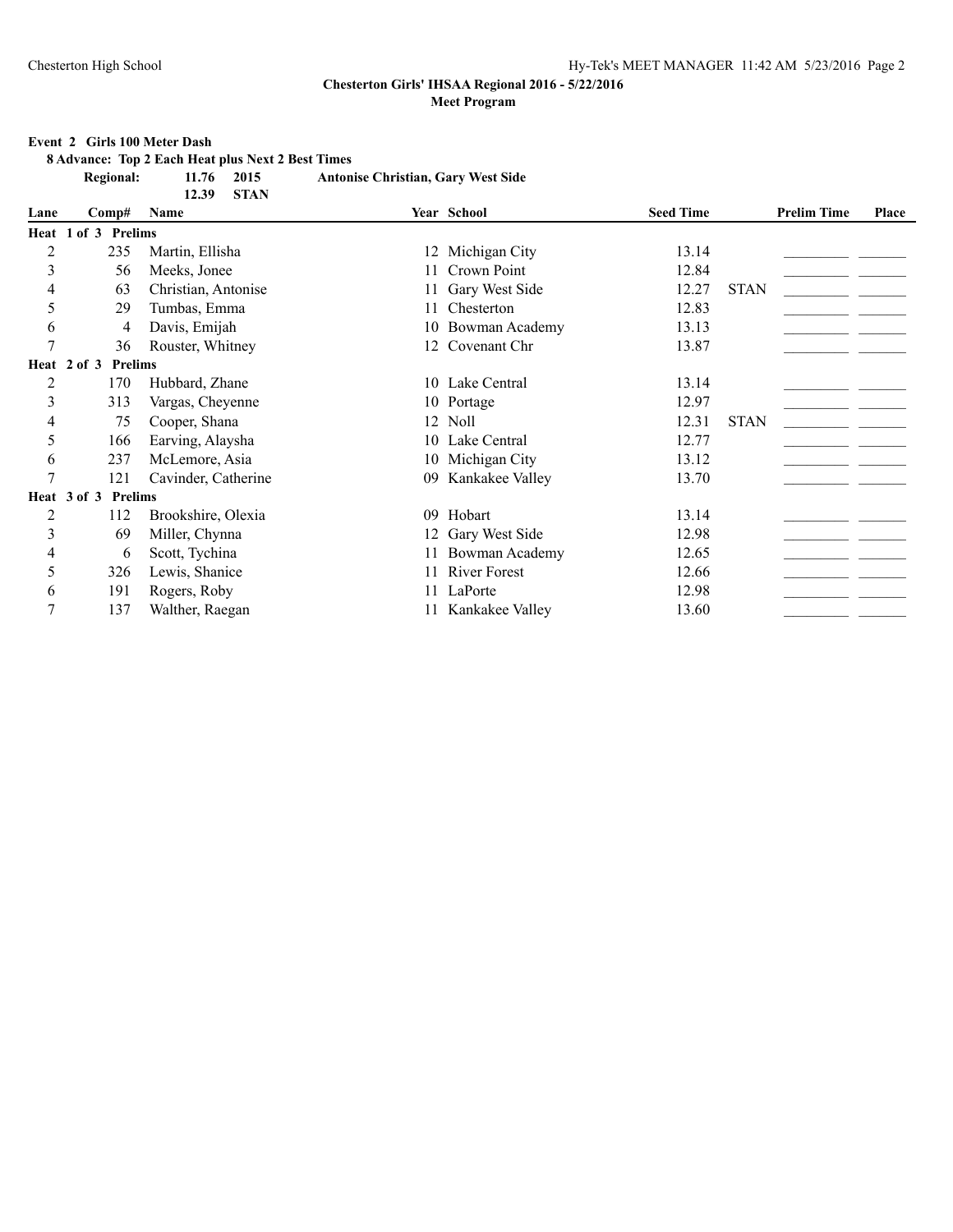### **Event 3 Girls 100 Meter Hurdles IM**

**8 Advance: Top 2 Each Heat plus Next 4 Best Times**

| <b>Regional:</b> | 14.44 2015 |            | Jenna Jungels, Kankakee Valley |
|------------------|------------|------------|--------------------------------|
|                  |            | 14.97 STAN |                                |

|      |                               | 5111              |    |                     |                  |                    |       |
|------|-------------------------------|-------------------|----|---------------------|------------------|--------------------|-------|
| Lane | Comp#                         | Name              |    | Year School         | <b>Seed Time</b> | <b>Prelim Time</b> | Place |
|      | Heat 1 of 2 Prelims           |                   |    |                     |                  |                    |       |
|      | 10                            | Williams, Jaylynn | 09 | Bowman Academy      | 16.93            |                    |       |
| 2    | 195                           | Tuerff, Riley     | 09 | LaPorte             | 16.28            |                    |       |
| 3    | 169                           | Heuberger, Sarah  |    | Lake Central        | 15.80            |                    |       |
| 4    | 52                            | LaCosse, Kristen  | 11 | Crown Point         | 15.03            |                    |       |
| 5    | 13                            | Bell, Desiree     | 12 | Chesterton          | 15.70            |                    |       |
| 6    | 129                           | Jungels, Jenna    |    | 12 Kankakee Valley  | 16.19            |                    |       |
|      | 66                            | Holloway, Amber   |    | 12 Gary West Side   | 16.55            |                    |       |
| 8    | 35                            | Eades, Allison    |    | 12 Covenant Chr     | 17.70            |                    |       |
|      | <b>Prelims</b><br>Heat 2 of 2 |                   |    |                     |                  |                    |       |
|      | 71                            | Parks, Michaela   |    | 11 Gary West Side   | 16.94            |                    |       |
| 2    | 33                            | Wozniak, Kirsten  |    | 10 Chesterton       | 16.31            |                    |       |
| 3    | 93                            | Lagunas, Itzel    |    | 11 Hanover Central  | 15.91            |                    |       |
| 4    | 78                            | Jackson, Faith    |    | 10 Noll             | 15.44            |                    |       |
| 5    | 57                            | Pinchok, Alicia   |    | 10 Crown Point      | 15.67            |                    |       |
| 6    |                               | Hudson, Jordenne  | 09 | Andrean             | 16.01            |                    |       |
| 7    | 327                           | Perez, Rose       |    | <b>River Forest</b> | 16.86            |                    |       |
| 8    | 244                           | Buyer, Madison    |    | 11 Morgan Township  | 17.09            |                    |       |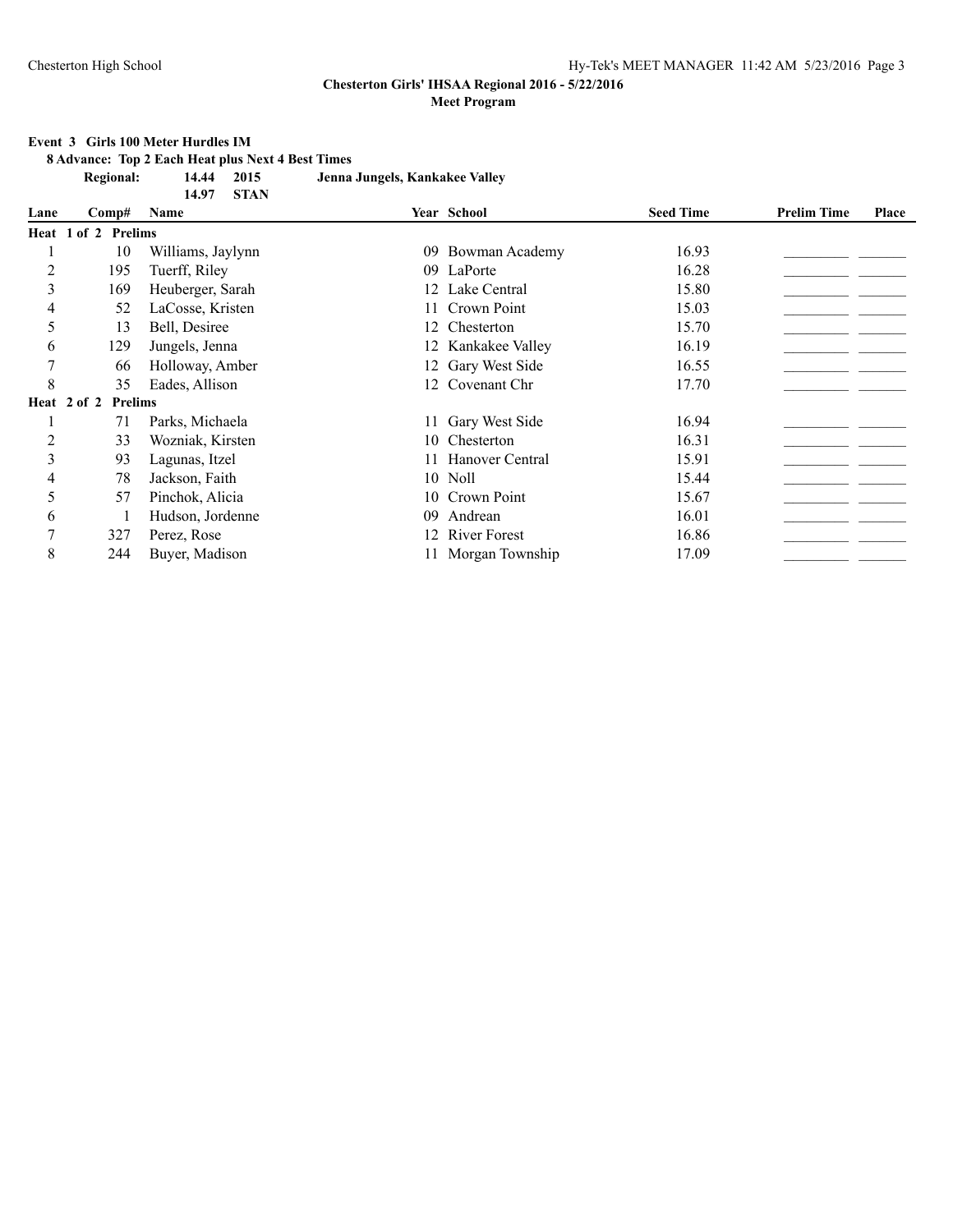#### **Event 4 Girls 200 Meter Dash**

**8 Advance: Top 2 Each Heat plus Next 4 Best Times**

**Regional: 24.52 2015 Antonise Christian, Gary West Side**

|                |                     | <b>STAN</b><br>25.41 |    |                       |                  |             |                    |       |
|----------------|---------------------|----------------------|----|-----------------------|------------------|-------------|--------------------|-------|
| Lane           | Comp#               | Name                 |    | Year School           | <b>Seed Time</b> |             | <b>Prelim Time</b> | Place |
|                | Heat 1 of 2 Prelims |                      |    |                       |                  |             |                    |       |
|                | 261                 | Carter, Zola         |    | 12 Munster            | 27.47            |             |                    |       |
| $\overline{c}$ | 43                  | Donofrio, Maddy      |    | 09 Crown Point        | 26.92            |             |                    |       |
| 3              | 310                 | Stokes, Aujone       |    | 10 Portage            | 26.57            |             |                    |       |
| 4              | 75                  | Cooper, Shana        |    | 12 Noll               | 25.07            | <b>STAN</b> |                    |       |
| 5              | 11                  | Coleman, Alysa       |    | 10 Calumet            | 26.04            |             |                    |       |
| 6              | 69                  | Miller, Chynna       |    | 12 Gary West Side     | 26.21            |             |                    |       |
| 7              | 20                  | Molnar, Brianna      |    | 10 Chesterton         | 27.28            |             |                    |       |
| 8              | 139                 | Flora, Sophie        |    | 11 Knox               | 28.48            |             |                    |       |
|                | Heat 2 of 2 Prelims |                      |    |                       |                  |             |                    |       |
|                | 137                 | Walther, Raegan      | 11 | Kankakee Valley       | 28.08            |             |                    |       |
| $\overline{c}$ | 116                 | Edwards, Lauren      | 11 | Hobart                | 27.10            |             |                    |       |
| 3              | 82                  | Hicks, Leilah        | 11 | <b>Hammond Morton</b> | 26.47            |             |                    |       |
| 4              | 6                   | Scott, Tychina       | 11 | Bowman Academy        | 25.70            |             |                    |       |
| 5              | 326                 | Lewis, Shanice       | 11 | <b>River Forest</b>   | 26.03            |             |                    |       |
| 6              | 159                 | Benson, Kelani       |    | 10 Lake Central       | 26.42            |             |                    |       |
| $\tau$         | 311                 | Thomas, Lindsay      |    | 11 Portage            | 27.37            |             |                    |       |
| 8              | 250                 | Hodges, Alannah      |    | 09 Morgan Township    | 28.25            |             |                    |       |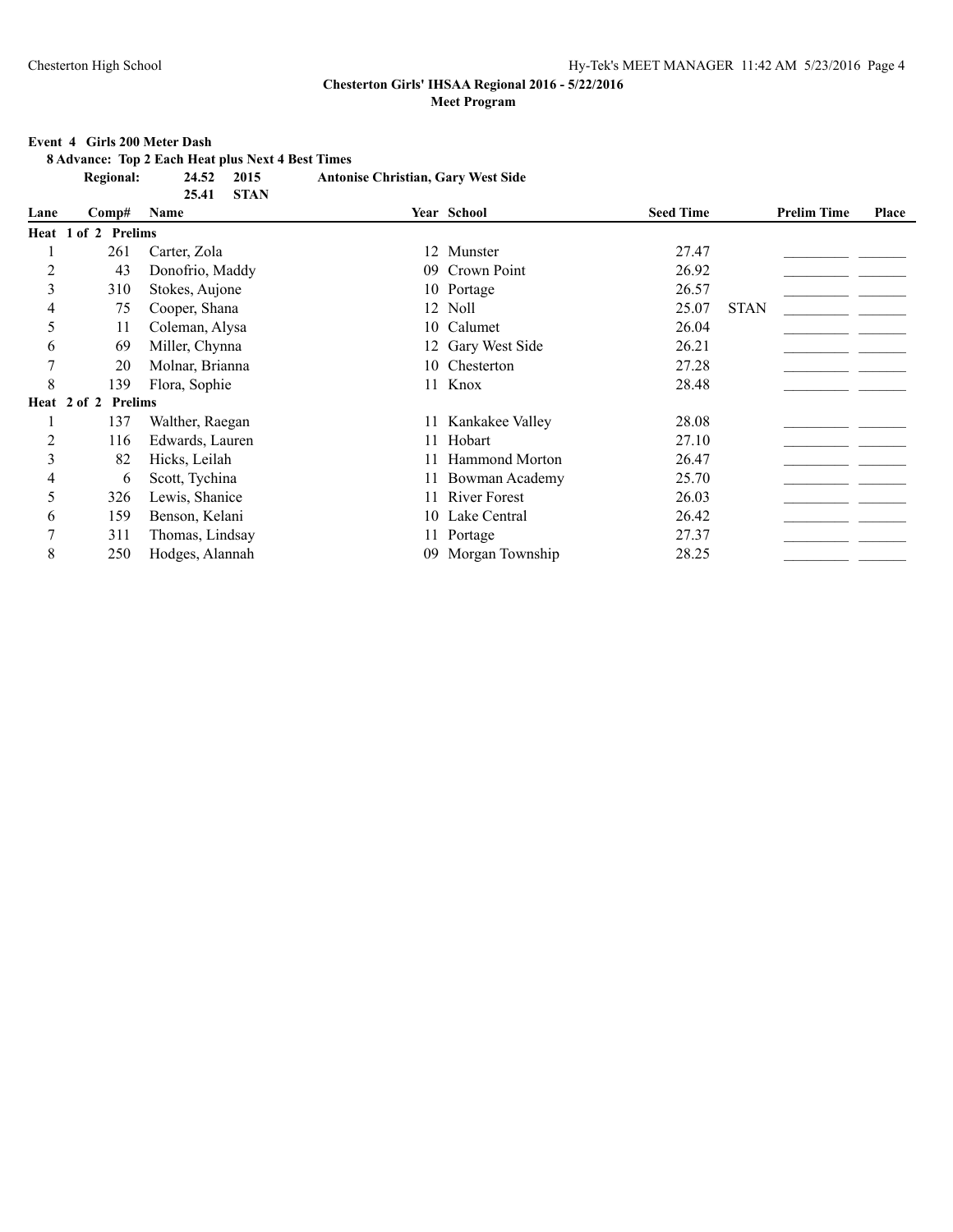# **Event 5 Girls 1600 Meter Run<br>Regional:** 4:50.40

|                | <b>Regional:</b>    | 1986<br>4:50.40                | <b>Carol Gray, New Prairie</b> |                    |                  |               |       |
|----------------|---------------------|--------------------------------|--------------------------------|--------------------|------------------|---------------|-------|
| Lane           | Comp#               | <b>STAN</b><br>5:00.59<br>Name |                                | Year School        | <b>Seed Time</b> | <b>Finals</b> | Place |
| Section        | 1 of 1 Timed Finals |                                |                                |                    |                  |               |       |
|                | 300                 | Ball, Kyra                     |                                | 11 Portage         | 5:21.54          |               |       |
| $\overline{c}$ | 42                  | DeMars, Anna                   | 09                             | Crown Point        | 5:25.35          |               |       |
| 3              | 61                  | Wylie, Hannah                  |                                | 10 Crown Point     | 5:10.34          |               |       |
| 4              | 172                 | Hunsley, Sarah                 |                                | 11 Lake Central    | 5:15.14          |               |       |
| 5              | 334                 | Ferngren, Logan                |                                | 10 Valparaiso      | 5:15.35          |               |       |
| 6              | 192                 | Schoof, Kailee                 |                                | 12 LaPorte         | 5:18.83          |               |       |
| 7              | 18                  | Krol, Kara                     | 09                             | Chesterton         | 5:26.40          |               |       |
| 8              | 305                 | Cipich, Lexie                  |                                | 10 Portage         | 5:27.52          |               |       |
| 9              | 268                 | Garcia, Elise                  |                                | 10 Munster         | 5:30.30          |               |       |
| 10             | 81                  | Hammar, Hannah                 |                                | 10 Hammond Morton  | 5:30.36          |               |       |
| 11             | 158                 | Charlesworth, Justene          |                                | 10 LaCrosse        | 5:30.53          |               |       |
| 12             | 34                  | DeBoer, Grace                  | 09                             | Covenant Chr       | 5:30.60          |               |       |
| 13             | 330                 | Brown, Elizabeth               |                                | 12 Valparaiso      | 5:32.47          |               |       |
| 14             | 162                 | Crague, Jenny                  | 11                             | Lake Central       | 5:33.77          |               |       |
| 15             | 104                 | Lee, Ciera                     | 09.                            | Highland           | 5:39.56          |               |       |
| 16             | 316                 | Fleming, Morgan                | 10                             | Rensselaer Central | 5:42.71          |               |       |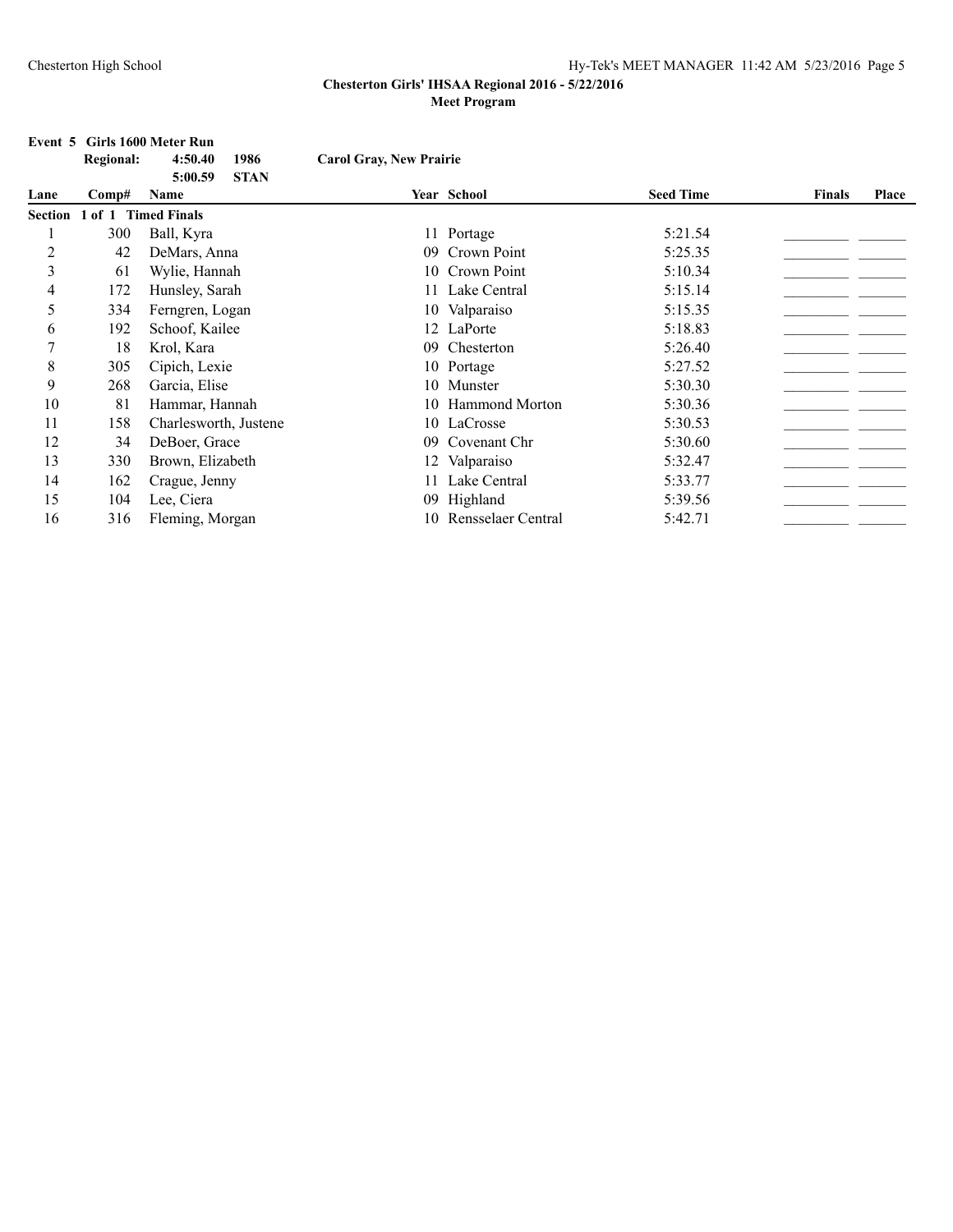# **Event 6 Girls 4x100 Meter Relay**

# **Regional: 48.10 1984 Gary Roosevelt, Gary Roos**

**A.McClatchey, L.Fears, D.Banks, D.Lewis**

|                | 48.46<br><b>STAN</b>          |                               |                                                                |                              |               |              |
|----------------|-------------------------------|-------------------------------|----------------------------------------------------------------|------------------------------|---------------|--------------|
| Lane           | Comp#<br><b>Team</b>          |                               | Relay                                                          | <b>Seed Time</b>             | <b>Finals</b> | <b>Place</b> |
| <b>Section</b> | 1 of 2 Timed Finals           |                               |                                                                |                              |               |              |
| 1              | Kankakee Valley               |                               | A                                                              | 53.56                        |               |              |
|                | 1) 124 Fox, Natalie 10        | 2) 121 Cavinder, Catherine 09 | 3) 125 Gouwens, Erin 12                                        | 4) 137 Walther, Raegan 11    |               |              |
|                | 5) 132 Nannenga, Nicole 10    | 6) 134 Strong, Kara 10        | 7) 130 Martin, Sarah 09                                        |                              |               |              |
| 2              | Hobart                        |                               | A                                                              | 53.20                        |               |              |
|                | 1) 110 Bisone, Angelina 09    | 2) 114 Castillo, Cecelia 11   | 3) 111 Bradshaw, Danae 11                                      | 4) 112 Brookshire, Olexia 09 |               |              |
|                | 5) 113 Carey, Alexis 10       | 6) 115 Davis, Ashley 10       |                                                                |                              |               |              |
| 3              | Morgan Township               |                               | A                                                              | 52.91                        |               |              |
|                | 1) 244 Buyer, Madison 11      | 2) 253 Marvel, Faith 10       | 3) 250 Hodges, Alannah 09                                      | 4) 254 Maxwell, Kylee 12     |               |              |
|                | 5) 251 Koselke, Jasmyn 10     | 6) 252 Maar, Annaliese 10     |                                                                |                              |               |              |
| 4              | Lowell                        |                               | A                                                              | 51.93                        |               |              |
|                | 1) 200 Alessia, Gabrielle 10  | 2) 208 Krusza, Nciole 10      | 3) 202 Bevineau-Rock, Savannah 09 4) 205 Harmston, Michelle 09 |                              |               |              |
|                | 5) 201 Bender, Anna 09        | 6) 209 Lange, Amanda 12       | 7) 210 McBride, Melissa 12                                     | 8) 213 Sanders, Jordan 12    |               |              |
| 5              | Gary West Side                |                               | A                                                              | 52.00                        |               |              |
|                | 1) 64 Evans, Dana 11          | 2) 65 Hardy, Jasmyn 09        | 3) 66 Holloway, Amber 12                                       | 4) 69 Miller, Chynna 12      |               |              |
|                | 5) 71 Parks, Michaela 11      | 6) 74 Williams, NaJae 11      |                                                                |                              |               |              |
| 6              | Valparaiso                    |                               | A                                                              | 52.19                        |               |              |
|                | 1) 332 Clark, Brittney 10     | 2) 339 Mech, Malerie 12       | 3) 341 Phillips, Taylor 09                                     | 4) 347 Walls, Gillian 10     |               |              |
|                | 5) 342 Pollitt, Emma 10       | 6) 343 Rongers, Madelyn 9     | 7) 346 Wagner, Ingrid 11                                       |                              |               |              |
|                |                               |                               |                                                                | 8) 333 Demaree, Carmen 10    |               |              |
| 7              | Michigan City                 |                               | A                                                              | 53.23                        |               |              |
|                | 1) 232 Davis, Mariam 11       | 2) 233 Evans, Madison 11      | 3) 234 Fuller, Lydia 09                                        | 4) 235 Martin, Ellisha 12    |               |              |
|                | 5) 231 Biggers, Alexis 11     | 6) 236 Martin, Jael 09        | 7) 237 McLemore, Asia 10                                       | 8) 239 Miller, Shellaya 10   |               |              |
| 8              | Knox                          |                               | A                                                              | 53.73                        |               |              |
|                | 1) 144 McIntire, Aerielle 12  | 2) 140 Fornelli, Irelynd 11   | 3) 145 McIntire, Payton 10                                     | 4) 143 McClellan, Alexis 12  |               |              |
|                | 5) 142 Magdici, Jacqueline 11 | 6) 141 Fox, Cidney 10         | 7) 146 Napierkowski, Charity 10                                | 8) 147 Sievert, Joycelyn 10  |               |              |
| Section        | 2 of 2 Timed Finals           |                               |                                                                |                              |               |              |
| 1              | Crown Point                   |                               | A                                                              | 50.79                        |               |              |
|                | 1) 43 Donofrio, Maddy 09      | 2) 46 Gambini, Annie 12       | 3) 56 Meeks, Jonee 11                                          | 4) 47 Garmon, Paitences 10   |               |              |
|                | 5) 48 Grady, Paytn 10         | 6) 49 Herkey, Allison 09      | 7) 45 Feder, Lauren 11                                         | 8) 57 Pinchok, Alicia 10     |               |              |
| $\overline{c}$ | Hammond Morton                |                               | A                                                              | 50.69                        |               |              |
|                | 1) 82 Hicks, Leilah 11        | 2) 84 Newell, Alexis 12       | 3) 85 Reed, Breanna 10                                         | 4) 86 Rodriguez, Brianna 10  |               |              |
|                | 5) 87 Scroggins, Dejah 10     | 6) 88 Spence, Jhanelle 10     |                                                                |                              |               |              |
| 3              | Lake Central                  |                               | A                                                              | 50.66                        |               |              |
|                | 1) 159 Benson, Kelani 10      | 2) 170 Hubbard, Zhane 10      | 3) 166 Earving, Alaysha 10                                     | 4) 168 Glover, Brooke 11     |               |              |
|                | 5) 164 DiNino, Renee 12       | 6) 176 Rigg, Maddie 09        | 7) 177 Rusiniak, Katie 10                                      | 8) 178 Sandoval, Madison 09  |               |              |
| 4              | Portage                       |                               | A                                                              | 50.39                        |               |              |
|                | 1) 308 Lopez, Angelica 11     | 2) 310 Stokes, Aujone 10      | 3) 311 Thomas, Lindsay 11                                      | 4) 313 Vargas, Cheyenne 10   |               |              |
|                | 5) 303 Brosky, Taylor 10      | 6) 304 Castillo, Heaven 09    | 7) 302 Blackwell, Nahjae 10                                    | 8) 314 Williams, Cydni 11    |               |              |
| 5              | Bowman Academy                |                               | A                                                              | 50.46                        |               |              |
|                | 1) 2 Blackwell, Naya 11       | 2) 4 Davis, Emijah 10         | 3) 3 Davis, Adari 09                                           | 4) 5 Joseph, Jayla 12        |               |              |
|                | 5) 6 Scott, Tychina 11        | 6) 8 Smith, Asha 12           | 7) 9 Washington, Diamond 09                                    | 8) 10 Williams, Jaylynn 09   |               |              |
|                |                               |                               |                                                                |                              |               |              |
| 6              | Chesterton                    | 2) 20 Molnar, Brianna 10      | A                                                              | 50.49                        |               |              |
|                | 1) 13 Bell, Desiree 12        |                               | 3) 29 Tumbas, Emma 11                                          | 4) 31 Warren, Samantha 12    |               |              |
|                | 5) 16 Cade, Sarah 11          | 6) 30 Tumidalsky, Alexa 09    | 7) 27 Smith, Alexandra 10                                      | 8) 32 Wilson, Molly 12       |               |              |
| 7              | Munster                       |                               | A                                                              | 50.77                        |               |              |
|                | 1) 260 Buvala, Samantha 12    | 2) 261 Carter, Zola 12        | 3) 262 Chipules, Amanda 10                                     | 4) 274 Lakomek, Madison 09   |               |              |
|                | 5) 275 Majety, Saveda 11      | 6) 278 Nita, Abigail 10       | 7) 281 Shine, Adeyah 09                                        | 8) 283 Ziel, Kendal 10       |               |              |
| 8              | Merrillville                  |                               | A                                                              | 51.76                        |               |              |
|                | 1) 217 Gridiron, Christian 12 | 2) 219 Key, Kiara 12          | 3) 230 West, Joy 10                                            | 4) 221 McClendon, Aniya 09   |               |              |
|                | 5) 227 Shelton, Aeriel 10     | 6) 220 Laster, Carnisa 11     |                                                                |                              |               |              |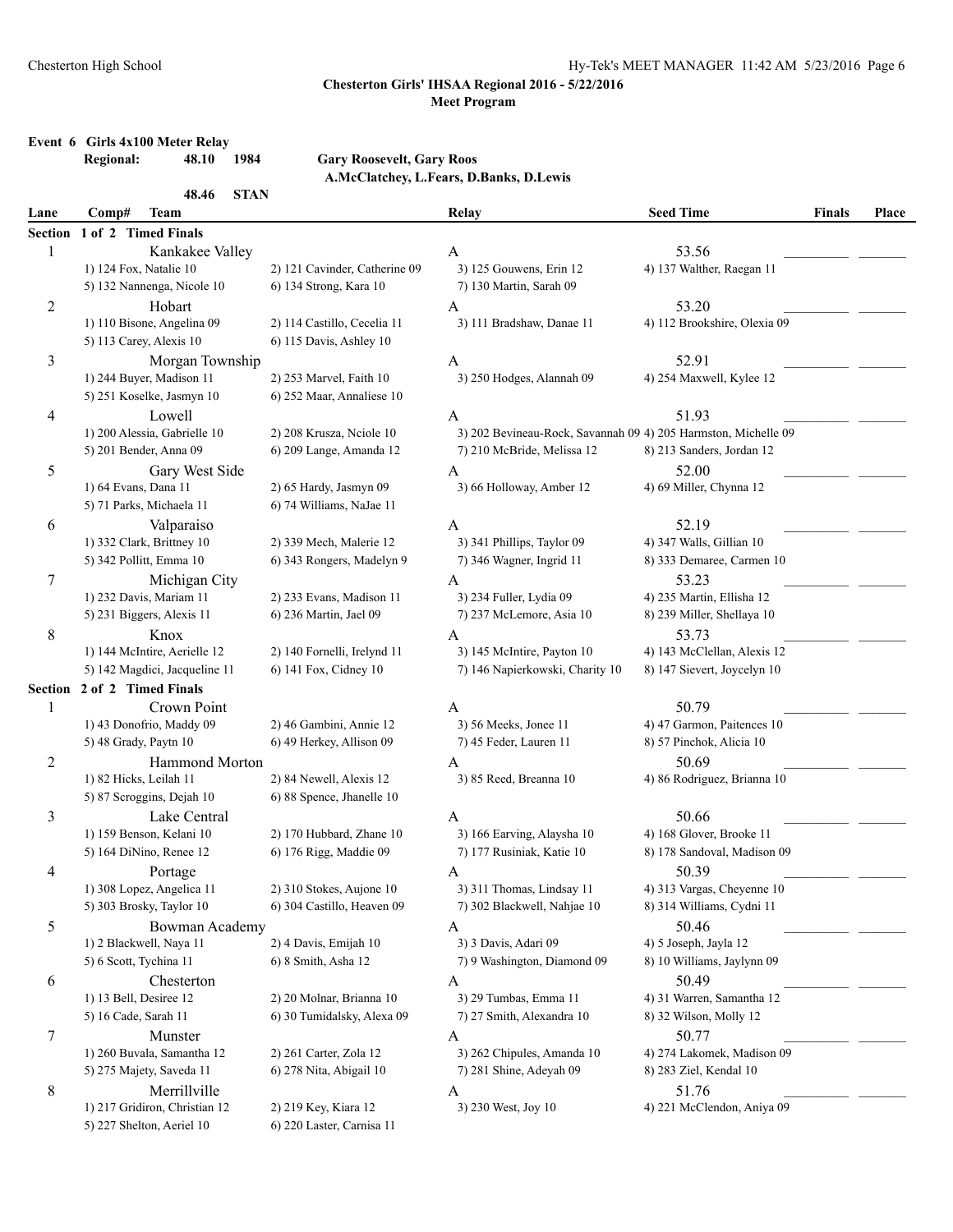#### **Event 7 Girls 400 Meter Dash**

| <b>Regional:</b> | 55.89 | 2015        | <b>Antonise Christian, Gary West Side</b> |
|------------------|-------|-------------|-------------------------------------------|
|                  | 57.83 | <b>STAN</b> |                                           |

| Lane | $\bf Comp\#$                | Name                |     | Year School        | <b>Seed Time</b> |             | <b>Finals</b> | Place |
|------|-----------------------------|---------------------|-----|--------------------|------------------|-------------|---------------|-------|
|      | Section 1 of 2 Timed Finals |                     |     |                    |                  |             |               |       |
|      | 48                          | Grady, Paytn        |     | 10 Crown Point     | 1:03.28          |             |               |       |
| 2    | 122                         | Colon, Julianna     |     | 11 Kankakee Valley | 1:02.89          |             |               |       |
| 3    | 21                          | Moore, Haley        | 09  | Chesterton         | 1:02.85          |             |               |       |
| 4    | 215                         | Dye, Natalie        | 10  | Merrillville       | 1:01.39          |             |               |       |
| 5    | 241                         | Pomeroy, Alexandra  | 09  | Michigan City      | 1:01.43          |             |               |       |
| 6    | 279                         | Resch, Abigail      |     | 10 Munster         | 1:02.04          |             |               |       |
| 7    | 184                         | Dickman, Courtney   |     | 11 LaPorte         | 1:03.16          |             |               |       |
| 8    | 139                         | Flora, Sophie       |     | 11 Knox            | 1:03.37          |             |               |       |
|      | Section 2 of 2 Timed Finals |                     |     |                    |                  |             |               |       |
|      | 290                         | Saylor, Rachel      |     | 12 New Prairie     | 1:01.23          |             |               |       |
| 2    | 36                          | Rouster, Whitney    |     | 12 Covenant Chr    | 1:01.09          |             |               |       |
| 3    | 83                          | Metcalf, Breonna    |     | 12 Hammond Morton  | 1:00.65          |             |               |       |
| 4    | 63                          | Christian, Antonise |     | 11 Gary West Side  | 57.41            | <b>STAN</b> |               |       |
| 5    | 238                         | McLemore, Jasmine   |     | 12 Michigan City   | 58.46            |             |               |       |
| 6    | 116                         | Edwards, Lauren     | 11. | Hobart             | 1:00.55          |             |               |       |
|      | 196                         | Davis, Symone       |     | 10 Lighthouse Cpa  | 1:01.19          |             |               |       |
| 8    | 270                         | Helmer, Jaycee      |     | 10 Munster         | 1:01.23          |             |               |       |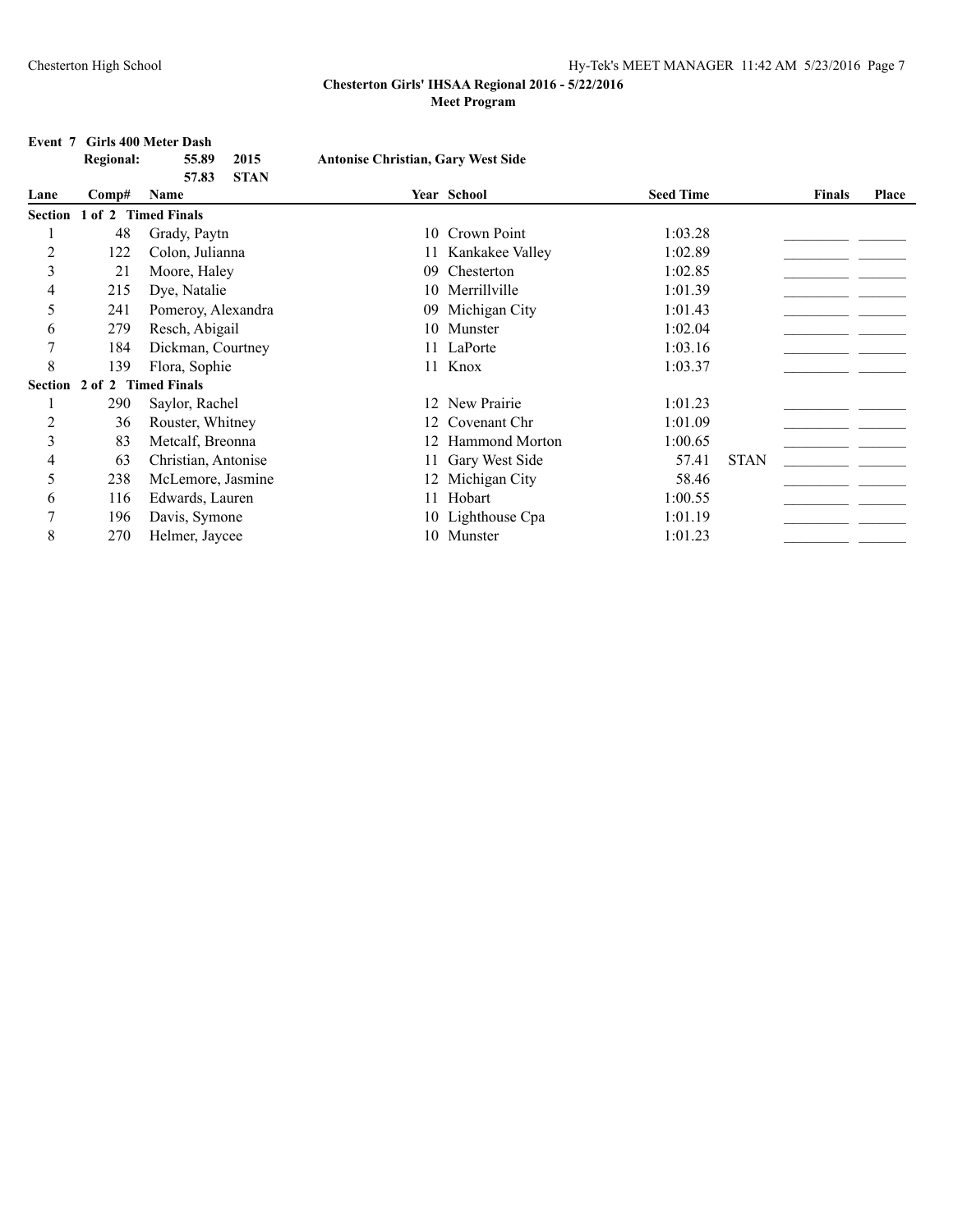### Chesterton High School Hy-Tek's MEET MANAGER 11:42 AM 5/23/2016 Page 8

### **Chesterton Girls' IHSAA Regional 2016 - 5/22/2016 Meet Program**

**Regional: 44.23 2015 Jenna Jungels, Kankakee Valley**

# **Event 8 Girls 300 Meter Hurdles Low<br>Regional:** 44.23 2015

|                |       | <b>STAN</b><br>45.11 |     |                    |                  |               |       |
|----------------|-------|----------------------|-----|--------------------|------------------|---------------|-------|
| Lane           | Comp# | Name                 |     | Year School        | <b>Seed Time</b> | <b>Finals</b> | Place |
| Section        |       | 1 of 2 Timed Finals  |     |                    |                  |               |       |
|                | 13    | Bell, Desiree        | 12  | Chesterton         | 49.94            |               |       |
| $\overline{c}$ | 237   | McLemore, Asia       |     | 10 Michigan City   | 49.82            |               |       |
| 3              | 67    | Kirskey, Heaven      | 12  | Gary West Side     | 49.70            |               |       |
| 4              | 33    | Wozniak, Kirsten     | 10. | Chesterton         | 49.10            |               |       |
| 5              | 10    | Williams, Jaylynn    | 09  | Bowman Academy     | 49.29            |               |       |
| 6              | 294   | Korniak, Casey       | 11  | North Judson       | 49.56            |               |       |
| 7              | 244   | Buyer, Madison       | 11. | Morgan Township    | 49.91            |               |       |
| 8              | 71    | Parks, Michaela      | 11  | Gary West Side     | 50.68            |               |       |
| Section        |       | 2 of 2 Timed Finals  |     |                    |                  |               |       |
|                | 200   | Alessia, Gabrielle   |     | 10 Lowell          | 48.63            |               |       |
| 2              | 59    | Wahlberg, Aleyx      | 11  | Crown Point        | 47.17            |               |       |
| 3              | 129   | Jungels, Jenna       |     | 12 Kankakee Valley | 46.91            |               |       |
| 4              | 52    | LaCosse, Kristen     | 11  | Crown Point        | 45.79            |               |       |
| 5              | 195   | Tuerff, Riley        | 09  | LaPorte            | 46.50            |               |       |
| 6              | 169   | Heuberger, Sarah     | 12  | Lake Central       | 46.85            |               |       |
| 7              | 286   | Kampf, Elizabeth     | 11  | New Prairie        | 47.47            |               |       |
| 8              | 180   | Tyler, Alex          | 12  | Lake Central       | 48.67            |               |       |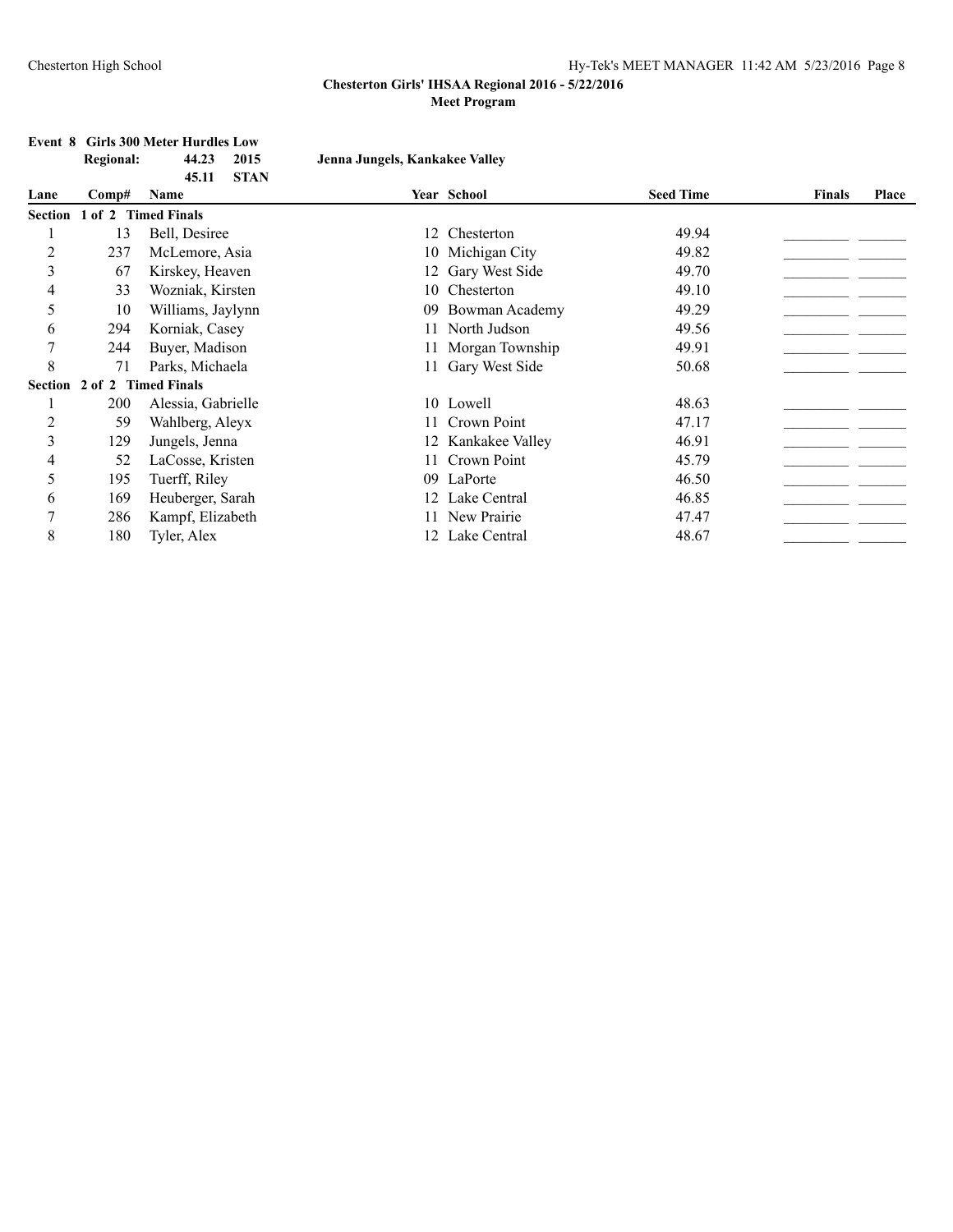### **Event 9 Girls 800 Meter Run Regional: 2:14.53 2003 Cassie Peller, Chesterton 2:16.01 STAN Lane Comp# Name Year School Seed Time Finals Place Section 1 of 1 Timed Finals** 1-1A 266 Foley, Olivia 10 Munster 2:22.99\_\_\_\_\_\_\_\_\_\_\_\_\_\_\_\_\_\_\_\_\_\_ \_\_\_\_\_\_\_ 5-1B 121 Cavinder, Catherine 09 Kankakee Valley 2:23.73 9-1C 42 DeMars, Anna  $09$  Crown Point 2:25.08  $\qquad \qquad$ 13-1D 92 Kolanowski, Lindsey 12 Hanover Central 2:28.24 2:28.24 2012 2-2A 189 Pickford, Catharine 11 LaPorte 2:22.99 2022.29 2022.29 2022.29 2022.209 2022.209 2022.209 2022.209 20 6-2B 193 Shuble, Katerina 10 LaPorte 2:23.81 \_\_\_\_\_\_\_\_\_\_\_\_\_\_\_\_\_\_\_\_\_\_\_\_\_\_\_\_\_\_\_\_\_\_\_ 10-2C 206 James, Annalise 09 Lowell 2:25.31 14-2D 181 Vandersteeg, Sydney 11 Lake Central 2:28.79\_\_\_\_\_\_\_\_\_\_\_\_\_\_\_\_\_\_\_\_\_\_ \_\_\_\_\_\_\_ 3-3A 106 Polen, Kayla 09 Highland 2:23.22\_\_\_\_\_\_\_\_\_\_\_\_\_\_\_\_\_\_\_\_\_\_ \_\_\_\_\_\_\_ 7-3B 331 Cavanaugh, Samantha 12 Valparaiso 2:24.48 \_\_\_\_\_\_\_\_\_\_\_\_\_\_\_\_\_\_\_\_\_\_\_\_ 11-3C 175 Ramos, Sara 11 Lake Central 2:25.64\_\_\_\_\_\_\_\_\_\_\_\_\_\_\_\_\_\_\_\_\_\_ \_\_\_\_\_\_\_ 15-3D 34 DeBoer, Grace 09 Covenant Chr 2:30.85 \_\_\_\_\_\_\_\_\_\_\_\_\_\_\_\_\_\_\_\_\_\_\_\_\_\_\_\_\_\_\_\_\_ 4-4A 79 Sullivan, Megan 10 Noll 2:23.36 2014 8-4B 335 Gruszka, Natalie 12 Valparaiso 2:24.96 2:24.96 \_\_\_\_\_\_\_\_\_\_\_\_\_\_\_\_\_\_\_\_\_\_\_\_<br>12 Valparaiso 2:24.96 2:27.11 2:267 Galvan, Kavlee 10 Munster 2:27.11 2:27.11 12-4C 267 Galvan, Kaylee 10 Munster 2:27.11 16-4D 320 Korniak, Leealison 12 Rensselaer Central 2:31.22 \_\_\_\_\_\_\_\_\_\_\_\_\_\_\_\_\_\_\_\_\_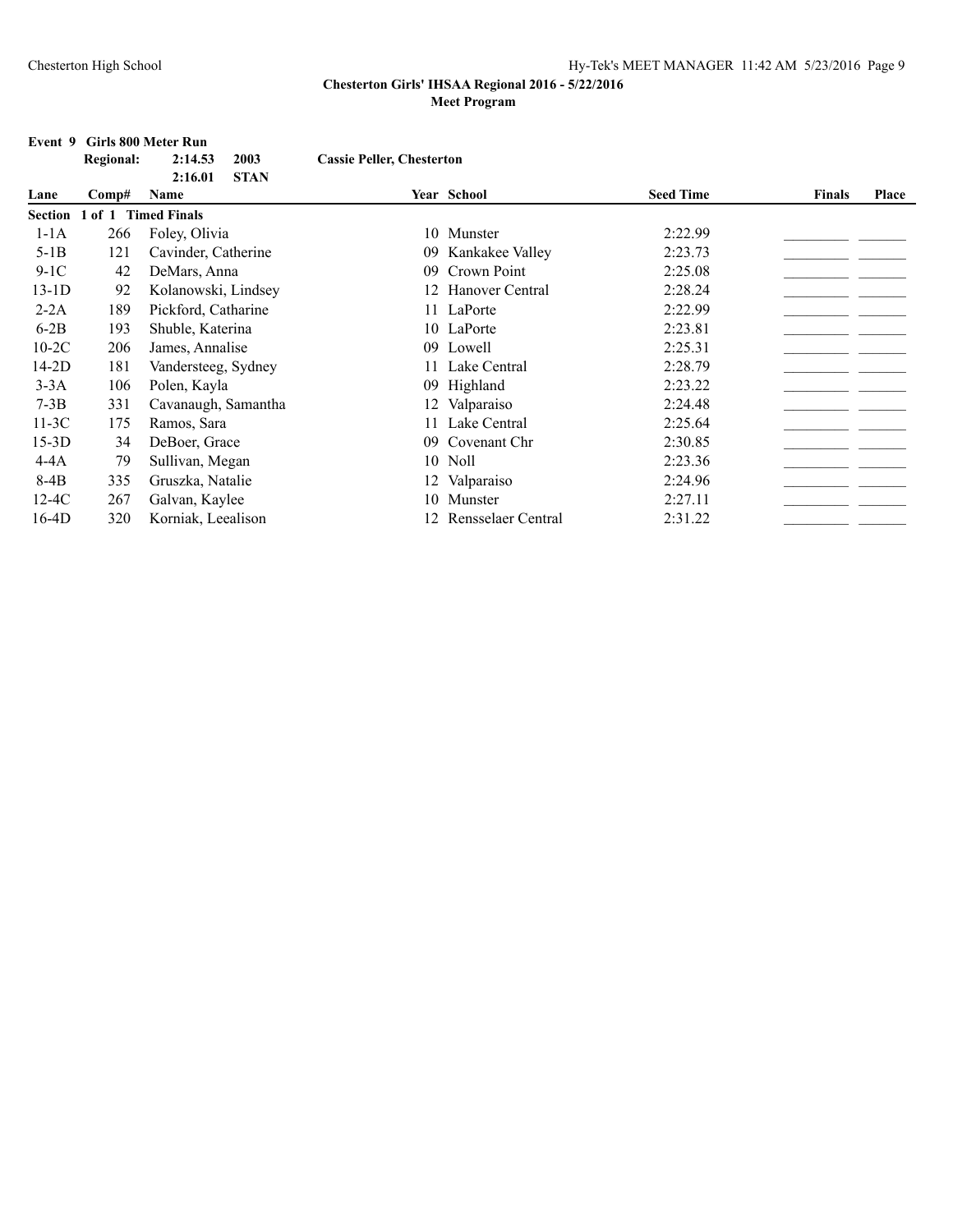# **Event 10 Girls 3200 Meter Run**

|                | <b>Regional:</b> | 10:47.44<br>2003<br>10:58.00<br><b>STAN</b> | Tiffany Redlarczyk, L. Central |                    |                  |               |       |
|----------------|------------------|---------------------------------------------|--------------------------------|--------------------|------------------|---------------|-------|
| Lane           | Comp#            | Name                                        |                                | Year School        | <b>Seed Time</b> | <b>Finals</b> | Place |
| <b>Section</b> |                  | of 1 Timed Finals                           |                                |                    |                  |               |       |
|                | 28               | Sullivan, Cara                              | 11                             | Chesterton         | 11:25.91         |               |       |
| $\overline{c}$ | 203              | Boyer, Jordyn                               |                                | 09 Lowell          | 11:41.96         |               |       |
| 3              | 190              | Riehle, Shelby                              |                                | 09 LaPorte         | 11:14.16         |               |       |
| 4              | 61               | Wylie, Hannah                               | 10                             | Crown Point        | 11:15.88         |               |       |
| 5              | 172              | Hunsley, Sarah                              | 11                             | Lake Central       | 11:20.74         |               |       |
| 6              | 345              | Tonne, Alena                                |                                | 12 Valparaiso      | 11:22.12         |               |       |
| 7              | 259              | Bohling, Brisa                              | 09                             | Munster            | 11:46.46         |               |       |
| 8              | 352              | Collins, Claire                             |                                | Winamac Community  | 11:48.24         |               |       |
| 9              | 277              | Mooney, Melanie                             | 11                             | Munster            | 11:49.88         |               |       |
| 10             | 187              | Noll, Jenny                                 |                                | 10 LaPorte         | 11:50.29         |               |       |
| 11             | 98               | Umlauf, Olivia                              | 12                             | Hanover Central    | 11:50.69         |               |       |
| 12             | 312              | Timm, Rebecca                               |                                | 11 Portage         | 11:50.85         |               |       |
| 13             | 105              | Panozzo, Reilly                             |                                | 11 Highland        | 11:51.18         |               |       |
| 14             | 299              | Appelman, Lucy                              |                                | 11 Portage         | 11:57.00         |               |       |
| 15             | 318              | Hickman, Riley                              | 12                             | Rensselaer Central | 12:00.24         |               |       |
| 16             | 158              | Charlesworth, Justene                       |                                | 10 LaCrosse        | 12:25.53         |               |       |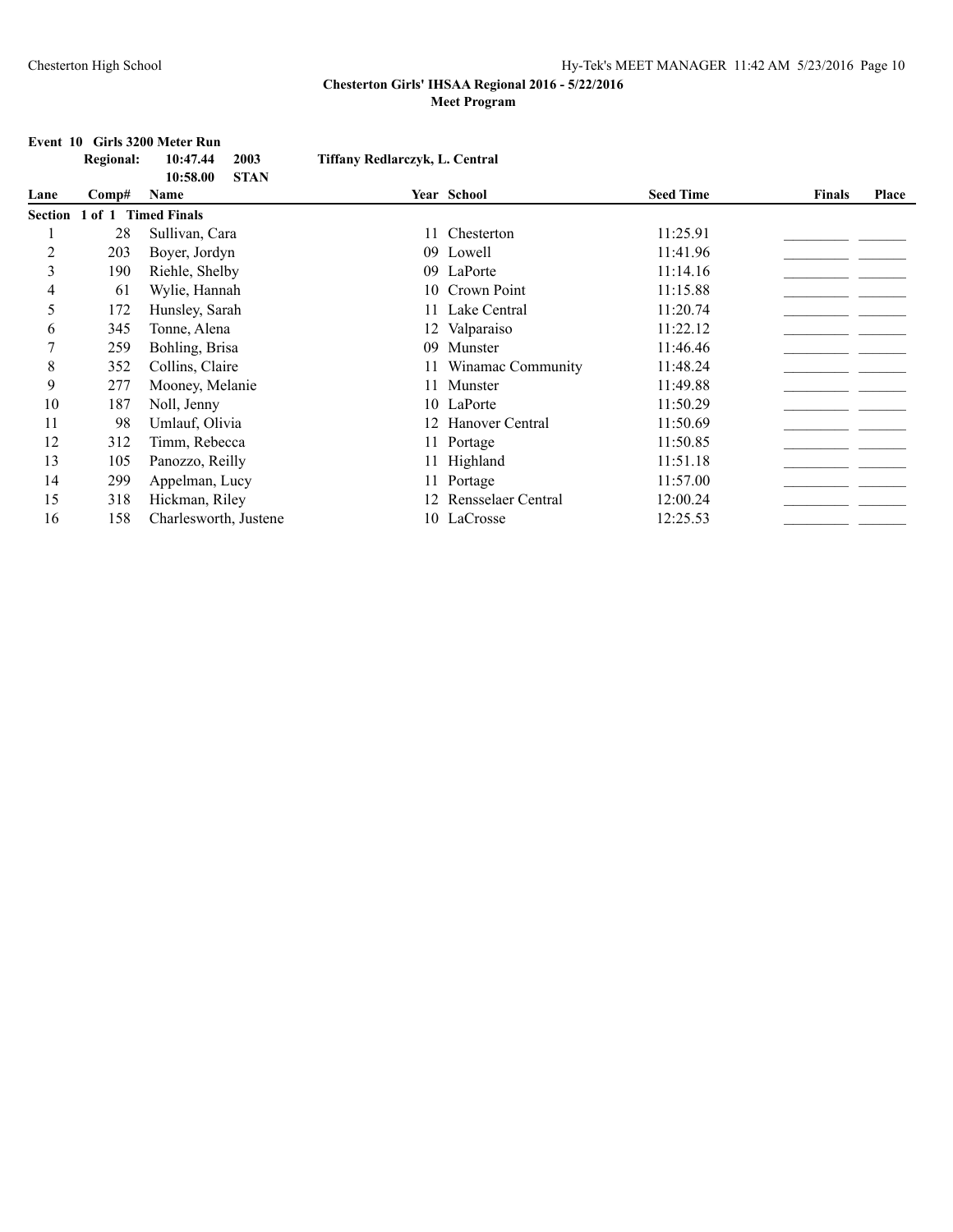# **Event 11 Girls 4x400 Meter Relay**

# $Gary Westside, Gary West$

**E.Adams, S.Smith, S.Hamler, I.Williams**

|                | <b>STAN</b><br>3:58.88              |                              |                               |                               |               |              |
|----------------|-------------------------------------|------------------------------|-------------------------------|-------------------------------|---------------|--------------|
| Lane           | <b>Team</b><br>Comp#                |                              | Relay                         | <b>Seed Time</b>              | <b>Finals</b> | <b>Place</b> |
| <b>Section</b> | 1 of 2 Timed Finals                 |                              |                               |                               |               |              |
| 1              | Knox                                |                              | A                             | 4:25.12                       |               |              |
|                | 1) 149 Thompson, Hailey 09          | 2) 144 McIntire, Aerielle 12 | 3) 143 McClellan, Alexis 12   | 4) 139 Flora, Sophie 11       |               |              |
|                | 5) 138 Coad, Hannah 12              | 6) 145 McIntire, Payton 10   | 7) 148 Simpson, Lindsey 09    |                               |               |              |
| $\overline{c}$ | Hammond Morton                      |                              | A                             | 4:20.69                       |               |              |
|                | 1) 84 Newell, Alexis 12             | 2) 81 Hammar, Hannah 10      | 3) 85 Reed, Breanna 10        | 4) 83 Metcalf, Breonna 12     |               |              |
|                | 5) 80 Anderson, Sianna 09           | 6) 82 Hicks, Leilah 11       |                               |                               |               |              |
| 3              | Lowell                              |                              | A                             | 4:19.84                       |               |              |
|                | 1) 200 Alessia, Gabrielle 10        | 2) 208 Krusza, Neiole 10     | 3) 209 Lange, Amanda 12       | 4) 213 Sanders, Jordan 12     |               |              |
|                | 5) 205 Harmston, Michelle 09        | 6) 206 James, Annalise 09    | 7) 210 McBride, Melissa 12    | 8) 207 Jenkins, Hayley 09     |               |              |
| 4              | LaPorte                             |                              | $\mathbf{A}$                  | 4:17.56                       |               |              |
|                | 1) 183 Cooper, Kara 09              | 2) 184 Dickman, Courtney 11  | 3) 186 Flowers, Nichole 10    | 4) 188 Ott, Riley 09          |               |              |
|                | 5) 189 Pickford, Catharine 11       | 6) 192 Schoof, Kailee 12     | 7) 193 Shuble, Katerina 10    |                               |               |              |
| 5              | Gary West Side                      |                              | A                             | 4:18.57                       |               |              |
|                | 1) 67 Kirskey, Heaven 12            | 2) 74 Williams, NaJae 11     | 3) 71 Parks, Michaela 11      | 4) 63 Christian, Antonise 11  |               |              |
|                | 5) 73 Taylor, Kayla 11              | 6) 69 Miller, Chynna 12      |                               |                               |               |              |
|                |                                     |                              |                               |                               |               |              |
| 6              | Chesterton                          |                              | A                             | 4:19.36                       |               |              |
|                | 1) 13 Bell, Desiree 12              | 2) 14 Bernth, Nicole 09      | 3) 19 Miller, Hannah 09       | 4) 21 Moore, Haley 09         |               |              |
|                | 5) 25 Raffin, Rose 11               | 6) 24 Raffin, Adri 12        | 7) 33 Wozniak, Kirsten 10     |                               |               |              |
| 7              | Kouts                               |                              | A                             | 4:23.88                       |               |              |
|                | 1) 150 Baldner, Alexis 10           | 2) 154 Robertson, Faith 09   | 3) 152 Farmer, Meagan 10      | 4) 151 Cadwell, Ryleigh 10    |               |              |
|                | 5) 155 Rogers, Gabby 11             | 6) 153 Hill, Sydnee 10       | 7) 156 Roney, Kyla 11         |                               |               |              |
| 8              | Morgan Township                     |                              | A                             | 4:25.25                       |               |              |
|                | 1) 245 Clute, Caitlin 11            | 2) 252 Maar, Annaliese 10    | 3) 256 Rios, Sonja 10         | 4) 248 Haveck, Hailey 11      |               |              |
|                | 5) 246 Duzan, Kiersten 09           | 6) 255 Pressel, Annaliese 09 | 7) 257 Teitge, Megan 09       |                               |               |              |
| <b>Section</b> | 2 of 2 Timed Finals                 |                              |                               |                               |               |              |
| 1              | Michigan City                       |                              | A                             | 4:14.39                       |               |              |
|                | 1) 231 Biggers, Alexis 11           | 2) 232 Davis, Mariam 11      | 3) 238 McLemore, Jasmine 12   | 4) 237 McLemore, Asia 10      |               |              |
|                | 5) 239 Miller, Shellaya 10          | 6) 240 Mussa, Alexis 10      | 7) 241 Pomeroy, Alexandra 09  | 8) 242 Ridle, RaShaunda 10    |               |              |
| 2              | New Prairie                         |                              | A                             | 4:13.11                       |               |              |
|                | 1) 284 Adnson, Isabelle 09          | 2) 286 Kampf, Elizabeth 11   | 3) 287 Metzger, Callie 09     | 4) 288 Myroup, Hope 12        |               |              |
|                | 5) 289 Palmer, Alexandra 09         | 6) 290 Saylor, Rachel 12     | 7) 292 Storey, Irelyn 09      | 8) 293 Young, Kyra 09         |               |              |
| 3              | Kankakee Valley                     |                              | A                             | 4:13.02                       |               |              |
|                | 1) 122 Colon, Julianna 11           | 2) 129 Jungels, Jenna 12     | 3) 126 Gouwens, Leah 12       | 4) 121 Cavinder, Catherine 09 |               |              |
|                | 5) 125 Gouwens, Erin 12             | 6) 133 Pumnea, Brooke 10     | 7) 134 Strong, Kara 10        |                               |               |              |
| 4              | Crown Point                         |                              | A                             | 4:07.08                       |               |              |
|                | 1) 39 Casbon, Kate 12               | 2) 59 Wahlberg, Aleyx 11     | 3) 48 Grady, Paytn 10         | 4) 52 LaCosse, Kristen 11     |               |              |
|                | 5) 53 Macintyre, Kirsten 09         | 6) 41 Darnell, Chloe 11      |                               |                               |               |              |
| 5              | Merrillville                        |                              | A                             | 4:09.48                       |               |              |
|                | 1) 215 Dye, Natalie 10              | 2) 218 Griffin, Maya 12      | 3) 230 West, Joy 10           | 4) 220 Laster, Carnisa 11     |               |              |
|                | 5) 224 McNeal, Brendea 10           | 6) 227 Shelton, Aeriel 10    | 7) 216 Gonzalez, Akelah 10    |                               |               |              |
|                |                                     |                              |                               | 4:11.04                       |               |              |
| 6              | Munster<br>1) 267 Galvan, Kaylee 10 | 2) 281 Shine, Adeyah 09      | A<br>3) 270 Helmer, Jaycee 10 |                               |               |              |
|                |                                     |                              |                               | 4) 279 Resch, Abigail 10      |               |              |
|                | 5) 266 Foley, Olivia 10             | 6) 261 Carter, Zola 12       | 7) 280 Sell, Jenna 10         | 8) 264 Dvorscak, Taylor 10    |               |              |
| 7              | Lake Central                        |                              | A                             | 4:13.43                       |               |              |
|                | 1) 175 Ramos, Sara 11               | 2) 169 Heuberger, Sarah 12   | 3) 180 Tyler, Alex 12         | 4) 181 Vandersteeg, Sydney 11 |               |              |
|                | 5) 164 DiNino, Renee 12             | 6) 171 Huber, Autumn 12      | 7) 174 Long, Meghan 09        | 8) 182 Verdeyen, Nikki 12     |               |              |
| 8              | Bowman Academy                      |                              | A                             | 4:15.76                       |               |              |
|                | 1) 6 Scott, Tychina 11              | 2) 4 Davis, Emijah 10        | 3) 8 Smith, Asha 12           | 4) 10 Williams, Jaylynn 09    |               |              |
|                | 5) 7 Shanks, Rakiya 09              | 6) 3 Davis, Adari 09         |                               |                               |               |              |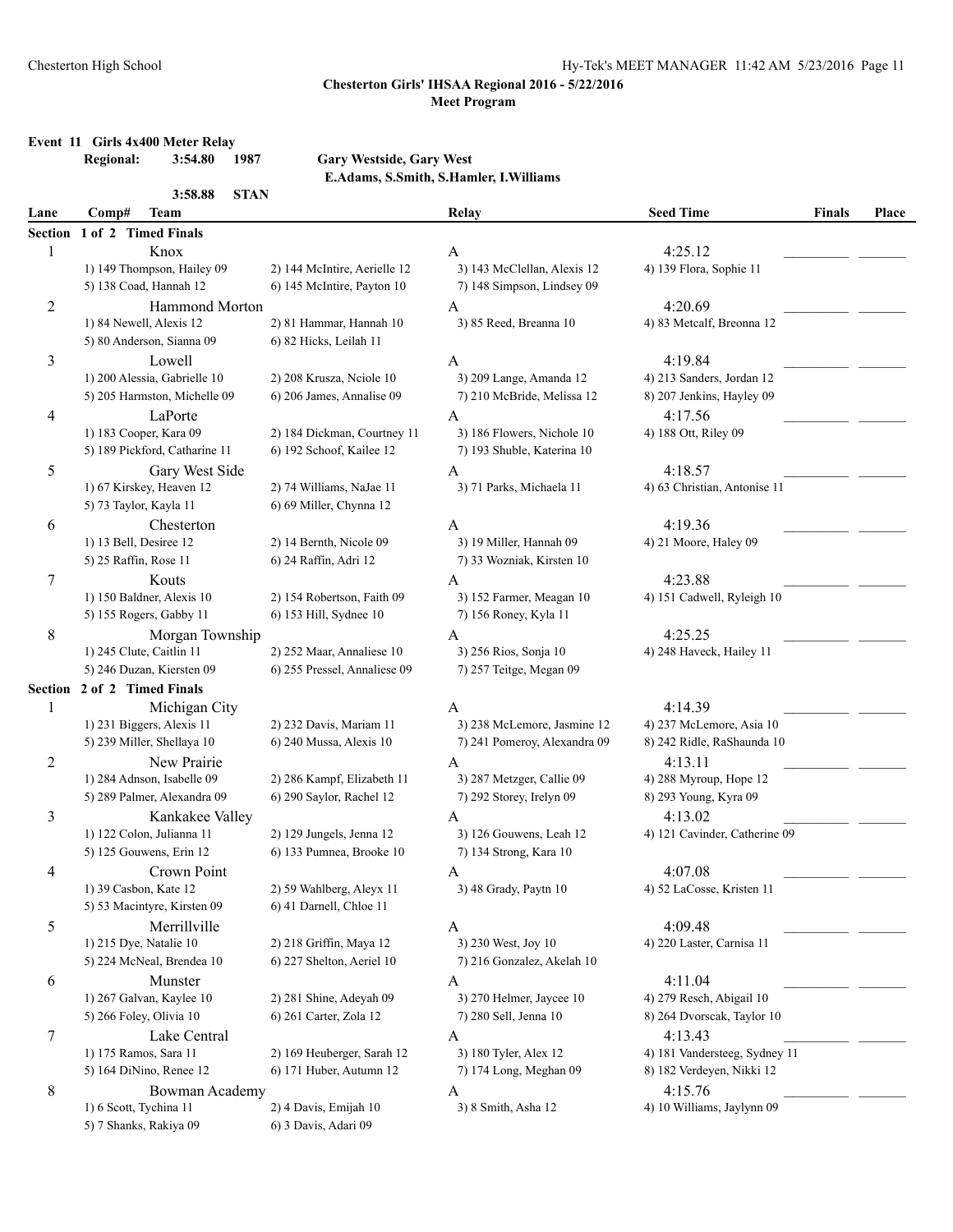### **Event 12 Girls High Jump**

|                | <b>Regional:</b>     | $5 - 08.25$<br>1981              | Michelle Dyzackey, Merrillville |                     |                  |             |               |       |
|----------------|----------------------|----------------------------------|---------------------------------|---------------------|------------------|-------------|---------------|-------|
| Pos            | Comp#                | <b>STAN</b><br>$5-04.00$<br>Name |                                 | Year School         | <b>Seed Mark</b> |             | <b>Finals</b> | Place |
|                |                      |                                  |                                 |                     |                  |             |               |       |
|                | Flight 1 of 2 Finals |                                  |                                 |                     |                  |             |               |       |
|                | 260                  | Buvala, Samantha                 |                                 | 12 Munster          | $4 - 10.00$      |             |               |       |
| $\overline{c}$ | 308                  | Lopez, Angelica                  |                                 | 11 Portage          | $4 - 10.00$      |             |               |       |
| 3              | 77                   | Harris, Eris                     |                                 | 09 Noll             | $4 - 10.00$      |             |               |       |
| 4              | 329                  | Pisowicz, Olivia                 | 11                              | South Centra        | $5-00.00$        |             |               |       |
| 5              | 328                  | Winkler, Elicia                  | 12                              | <b>River Forest</b> | 5-01.00          |             |               |       |
| 6              | 93                   | Lagunas, Itzel                   | 11                              | Hanover Central     | 5-01.00          |             |               |       |
| 7              | 44                   | Evetts, Bre                      | 10                              | Crown Point         | 5-01.00          |             |               |       |
| 8              | 348                  | Barlow, Adriana                  | 10                              | West Central        | 5-01.00          |             |               |       |
|                | Flight 2 of 2 Finals |                                  |                                 |                     |                  |             |               |       |
|                | 332                  | Clark, Brittney                  |                                 | 10 Valparaiso       | 5-01.00          |             |               |       |
| 2              | 153                  | Hill, Sydnee                     |                                 | 10 Kouts            | 5-01.00          |             |               |       |
| 3              | 295                  | Krzyzanowski, Amanda             | 11                              | North Judson        | 5-01.00          |             |               |       |
| 4              | 253                  | Marvel, Faith                    |                                 | 10 Morgan Township  | $5 - 02.00$      |             |               |       |
| 5              | 225                  | Ojo, Ashley                      | 12                              | Merrillville        | 5-03.00          |             |               |       |
| 6              | 214                  | Ash, Alivia                      | 12                              | Merrillville        | $5-04.00$        | <b>STAN</b> |               |       |
| 7              | 180                  | Tyler, Alex                      |                                 | Lake Central        | $5-04.00$        | <b>STAN</b> |               |       |
| 8              | 265                  | Erwin, Corin                     |                                 | 11 Munster          | $5-09.00$        | <b>STAN</b> |               |       |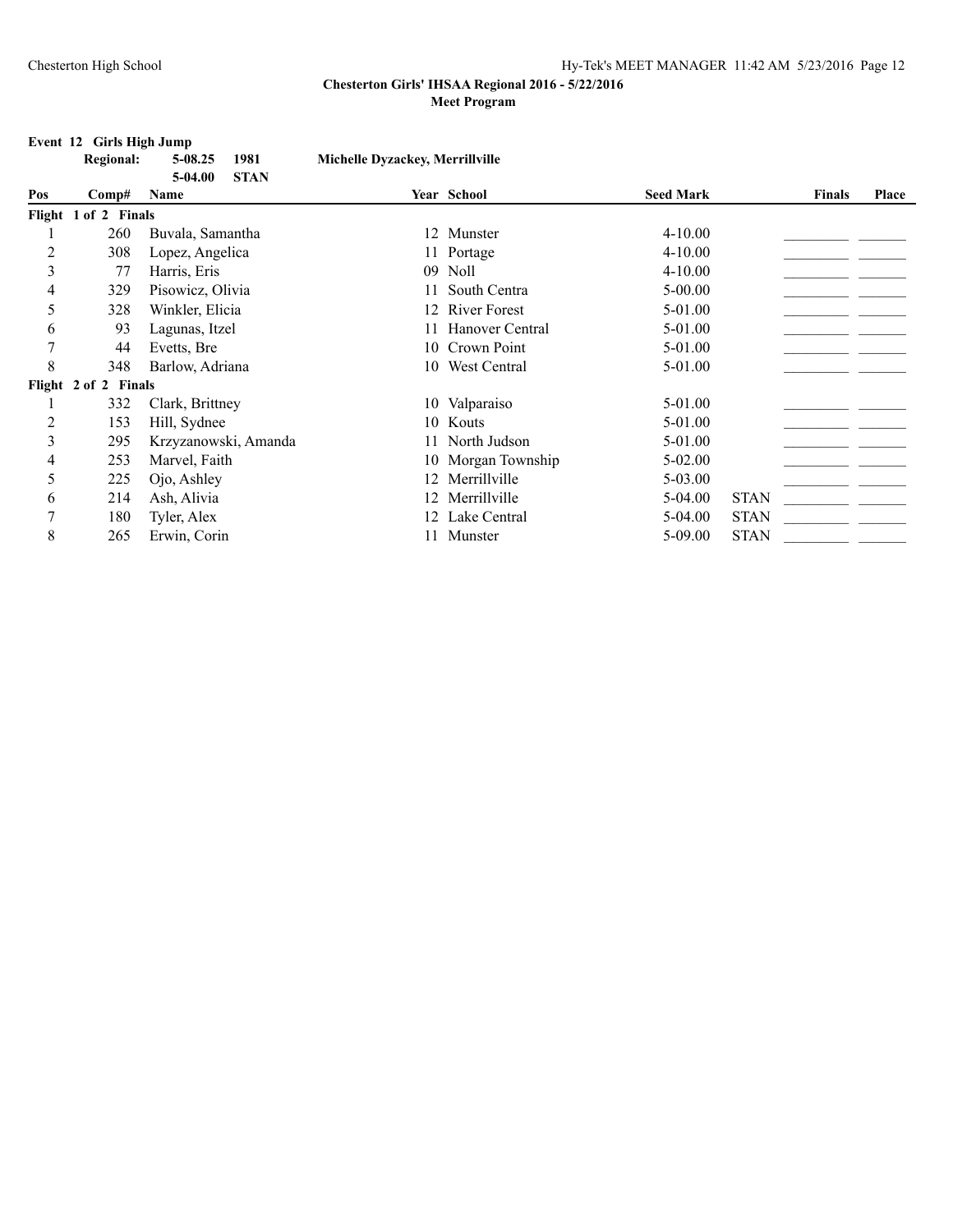### **Event 13 Girls Discus Throw**

|     | <b>Regional:</b>     | 1983<br>151-06                | <b>Debbie Smith, Portage</b> |                    |                  |               |              |
|-----|----------------------|-------------------------------|------------------------------|--------------------|------------------|---------------|--------------|
| Pos | Comp#                | <b>STAN</b><br>129-07<br>Name |                              | Year School        | <b>Seed Mark</b> | <b>Finals</b> | <b>Place</b> |
|     | Flight 1 of 2 Finals |                               |                              |                    |                  |               |              |
|     | 306                  | Farley, Victoria              |                              | 11 Portage         | 96-06            |               |              |
| 2   | 298                  | Gatewood, Hayley              |                              | North Newton       | 100-00           |               |              |
| 3   | 117                  | Funke, Adisan                 |                              | 10 Hobart          | 100-06           |               |              |
| 4   | 269                  | Georgalas, Eleni              |                              | 12 Munster         | 101-03           |               |              |
| 5   | 173                  | Joy, Kelly                    |                              | 11 Lake Central    | 102-08.50        |               |              |
| 6   | 107                  | Revercomb, Madeline           |                              | 11 Highland        | 102-09           |               |              |
| 7   | 95                   | Spangler, Sarah               |                              | 10 Hanover Central | 103-02           |               |              |
| 8   | 131                  | Mehay, Jazmyne                |                              | 12 Kankakee Valley | 103-08           |               |              |
|     | Flight 2 of 2 Finals |                               |                              |                    |                  |               |              |
|     | 167                  | Freckelton, Kylee             |                              | 11 Lake Central    | 106-01           |               |              |
| 2   | 108                  | Rivera, Chloe                 |                              | 11 Highland        | 107-03           |               |              |
| 3   | 319                  | Kem, Katherine                |                              | Rensselaer Central | 112-09           |               |              |
| 4   | 197                  | Parks, Desire                 |                              | 11 Lighthouse Cpa  | 114-11           |               |              |
| 5   | 119                  | Harvey, Kelsey                |                              | 12 Hobart          | 116-00           |               |              |
| 6   | 291                  | Smith, Ashlynn                |                              | 12 New Prairie     | 117-07           |               |              |
|     | 272                  | Kapitan, Abigail              |                              | Munster            | 118-01           |               |              |
| 8   | 340                  | Ochs, Madison                 |                              | 10 Valparaiso      | 120-09           |               |              |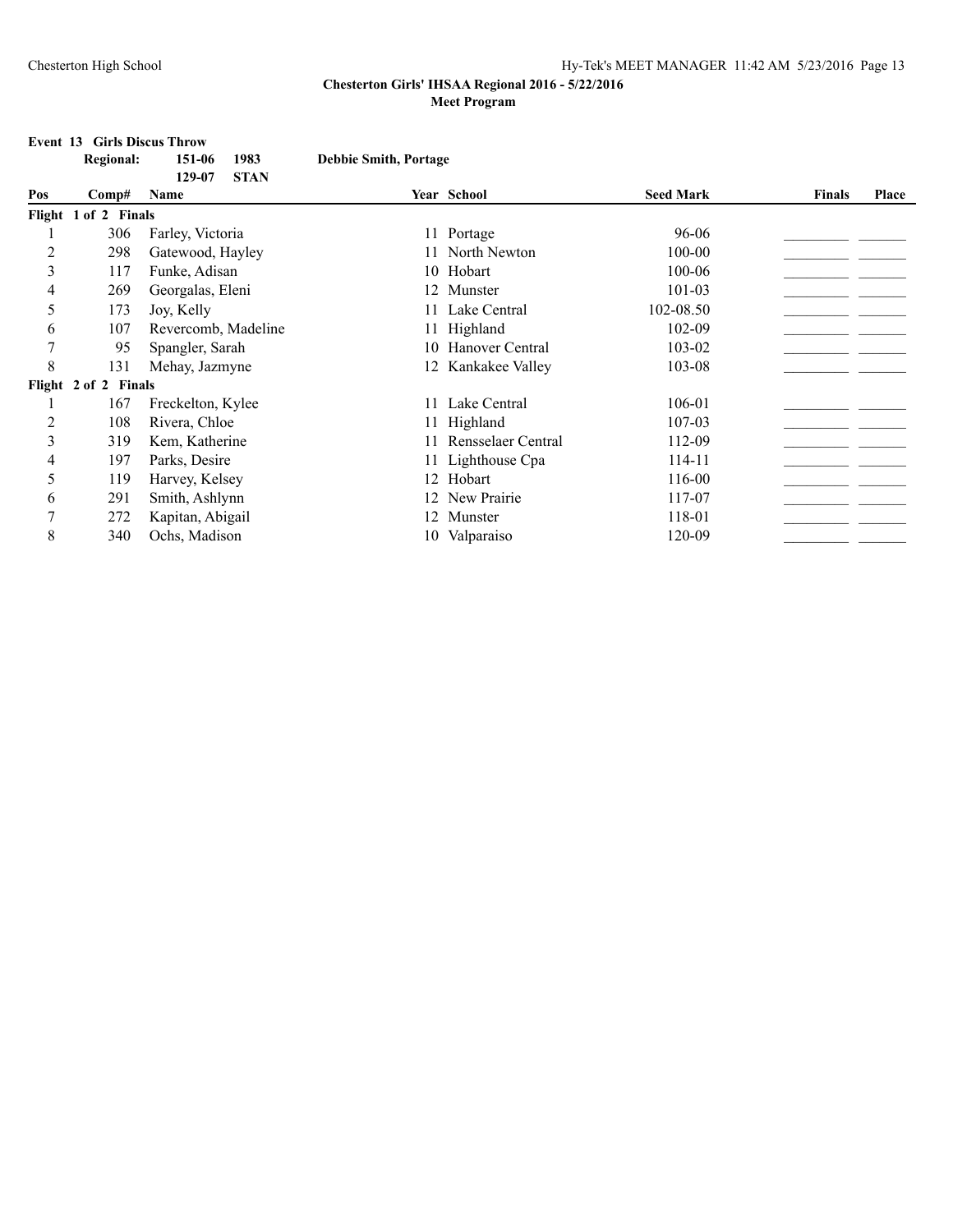|                | Event 14 Girls Shot Put |                         |                            |                     |                  |               |              |  |
|----------------|-------------------------|-------------------------|----------------------------|---------------------|------------------|---------------|--------------|--|
|                | <b>Regional:</b>        | 50-09<br>2011           | <b>Tori Bliss, Portage</b> |                     |                  |               |              |  |
|                |                         | 40-05.50<br><b>STAN</b> |                            |                     |                  |               |              |  |
| Pos            | Comp#                   | Name                    |                            | Year School         | <b>Seed Mark</b> | <b>Finals</b> | <b>Place</b> |  |
|                | Flight 1 of 2 Finals    |                         |                            |                     |                  |               |              |  |
|                | 296                     | Madsen, Brianna         | 11                         | North Judson        | 33-00.75         |               |              |  |
| $\overline{2}$ | 198                     | Shorter, Tiara          |                            | 10 Lighthouse Cpa   | 34-07.00         |               |              |  |
| 3              | 276                     | Medina, Dara            |                            | 12 Munster          | 34-09.00         |               |              |  |
| 4              | 309                     | Santaquilani, Gabrielle |                            | Portage             | 35-01.50         |               |              |  |
| 5              | 12                      | Hayes, Symone           | 12.                        | Calumet             | 35-09.00         |               |              |  |
| 6              | 51                      | Krulik, Hayley          | 11                         | Crown Point         | 35-10.50         |               |              |  |
| 7              | 243                     | Woods, Arcadia          | 11                         | Michigan City       | 36-03.50         |               |              |  |
| 8              | 325                     | Easton, Kelly           | 11                         | <b>River Forest</b> | 36-07.00         |               |              |  |
|                | Flight 2 of 2 Finals    |                         |                            |                     |                  |               |              |  |
|                | 222                     | McDonald, Jordan        | 12.                        | Merrillville        | 36-07.50         |               |              |  |
| $\overline{c}$ | 229                     | Thomas, Raegene         | 11                         | Merrillville        | 37-00.00         |               |              |  |
| 3              | 297                     | Schumacher, Morgan      | 11                         | North Judson        | 37-00.00         |               |              |  |
| 4              | 123                     | Eger, Alyssa            | 12                         | Kankakee Valley     | 37-08.50         |               |              |  |
| 5              | 291                     | Smith, Ashlynn          | 12                         | New Prairie         | 38-08.00         |               |              |  |
| 6              | 340                     | Ochs, Madison           | 10                         | Valparaiso          | 41-03.00         | <b>STAN</b>   |              |  |
| 7              | 272                     | Kapitan, Abigail        |                            | 12 Munster          | 42-08.00         | <b>STAN</b>   |              |  |
| 8              | 306                     | Farley, Victoria        |                            | 11 Portage          | 46-05.50         | <b>STAN</b>   |              |  |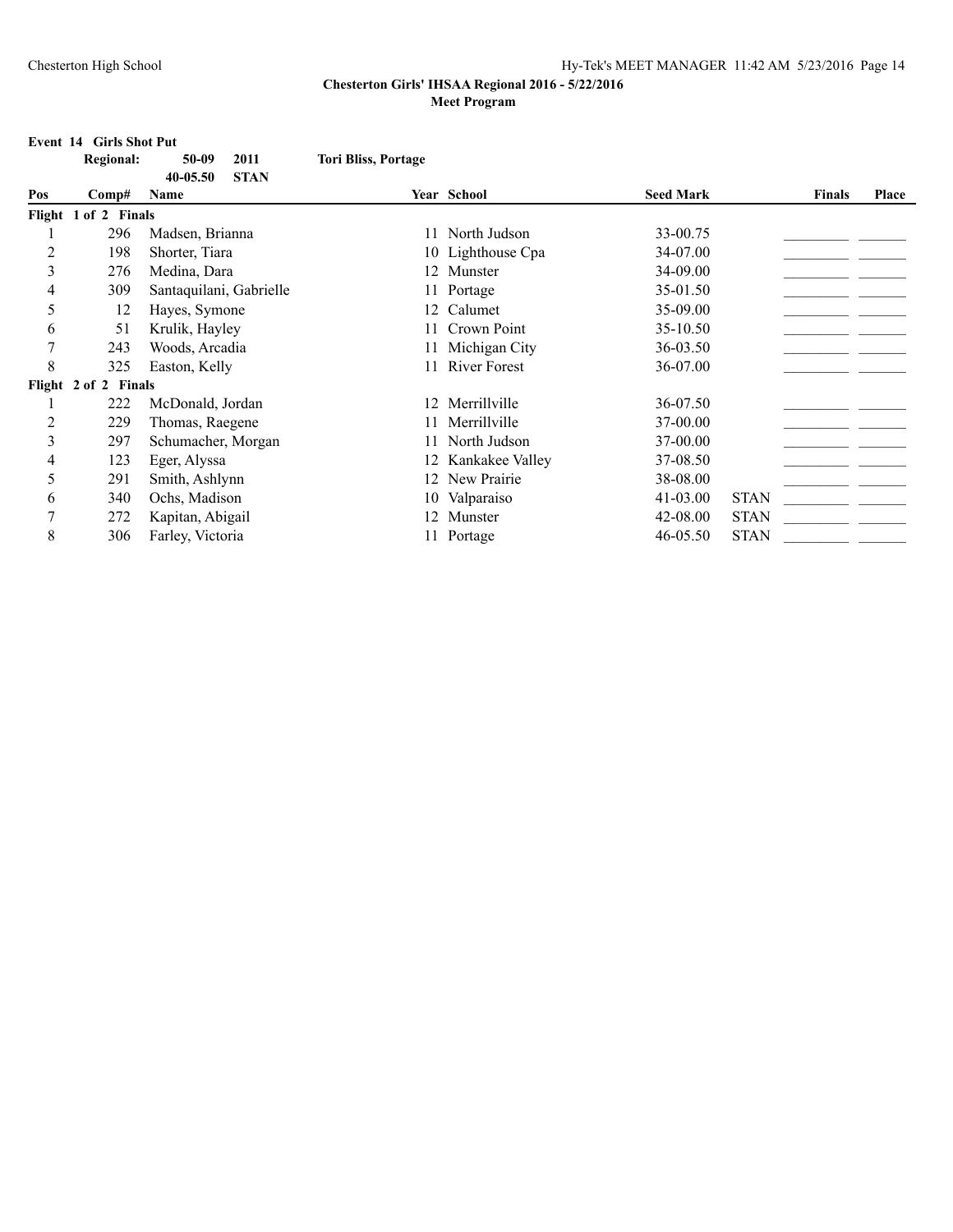## **Event 15 Girls Long Jump**

|     | <b>Regional:</b>     | 2015<br>19-09<br>STAN<br>17-11.00 | Jenna Jungels, Kankakee Valley |                    |                  |        |       |
|-----|----------------------|-----------------------------------|--------------------------------|--------------------|------------------|--------|-------|
| Pos | Comp#                | <b>Name</b>                       |                                | <b>Year School</b> | <b>Seed Mark</b> | Finals | Place |
|     | Flight 1 of 2 Finals |                                   |                                |                    |                  |        |       |
|     | 76                   | Cureton, Lauryn                   |                                | 11 Noll            | 16-04.75         |        |       |
| 2   | 174                  | Long, Meghan                      |                                | 09 Lake Central    | 16-04.75         |        |       |
|     | 45.                  | Feder Lauren                      |                                | 11 Crown Point     | 16-07.00         |        |       |

|   | 76                   | Cureton, Lauryn   | 11 Noll            | 16-04.75     |             |  |
|---|----------------------|-------------------|--------------------|--------------|-------------|--|
| 2 | 174                  | Long, Meghan      | 09 Lake Central    | 16-04.75     |             |  |
| 3 | 45                   | Feder, Lauren     | 11 Crown Point     | 16-07.00     |             |  |
| 4 | 52                   | LaCosse, Kristen  | 11 Crown Point     | 16-07.75     |             |  |
| 5 | 153                  | Hill, Sydnee      | 10 Kouts           | 16-09.00     |             |  |
| 6 | 186                  | Flowers, Nichole  | 10 LaPorte         | 16-09.50     |             |  |
| 7 | 177                  | Rusiniak, Katie   | 10 Lake Central    | $16 - 10.50$ |             |  |
| 8 | 129                  | Jungels, Jenna    | 12 Kankakee Valley | 18-02.00     | <b>STAN</b> |  |
|   | Flight 2 of 2 Finals |                   |                    |              |             |  |
|   | 232                  | Davis, Mariam     | 11 Michigan City   | 15-07.50     |             |  |
| 2 | 279                  | Resch, Abigail    | 10 Munster         | 15-09.00     |             |  |
| 3 | 339                  | Mech, Malerie     | 12 Valparaiso      | 15-10.50     |             |  |
| 4 | 223                  | McHenry, Payton   | 09 Merrillville    | 15-11.50     |             |  |
|   | 118                  | Govert, Elizabeth | 11 Hobart          | 16-02.50     |             |  |
| 6 | 275                  | Majety, Saveda    | 11 Munster         | 16-04.00     |             |  |
|   | 349                  | Schultz, Maddison | West Central       | 16-04.50     |             |  |
| 8 | 254                  | Maxwell, Kylee    | 12 Morgan Township | 16-04.50     |             |  |